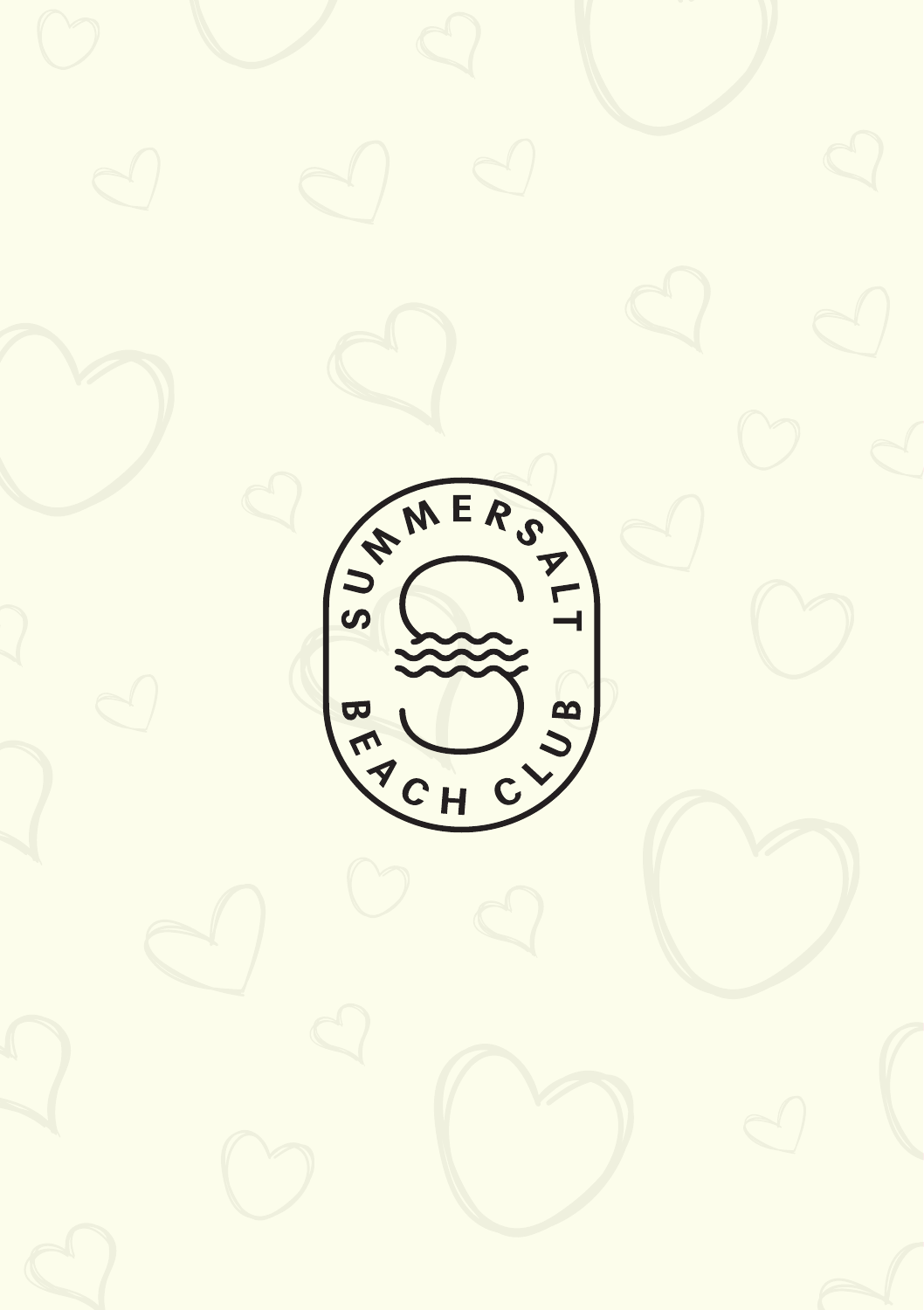

## VALENTINE'S DAY

4 Course Sharing Menu Including a Glass of Veuve Clicquot

> Gillardeau Oysters *Aguachili granita (sf) (g)*

Summersalt Ceviche *Yellow tiger milk (sf) (g)* Bluefin Tuna Tostada *Burrata, rocoto sauce, sesame (sf) (d) (g)*

> El Clásico *Pisco, lime, sugar syrup*  $\longrightarrow$

Lomo Roll *Wagyu beef, huancaina sauce (d) (g)* Eggplant Tempura

*Panca miso, feta (v) (d) (g)*

Nikkei Pisco Sour *Wasabi infused pisco, green apple*

Atlantic Seabass *Andean herbs mojo, salsa criolla (d) (gf)*

Wagyu Tataki *Plums veal compote, pearl onion*

Served with a side of Passion Salad and Truffle Mashed Potato

Andoa Chocolate Mousse *Maracuja marmalade (n) (d) (g)*

Speculos Rice Pudding *Citrus and sorbet (n) (d) (g)*

Señorita Pisco Sour *Strawberry infused pisco, hibiscus*

(v) vegetarian dish, (gf) gluten free dish, (vg) vegan, (r) raw food; contains: (sf) shellfish, (n) nuts, (a) alcohol, (p) pork, (d) dairy, (s) soy, (e) egg, (se) sesame, (g) gluten All prices are in UAE Dirhams and inclusive of 7% Municipality fees, 10% service charge and Value Added Tax.